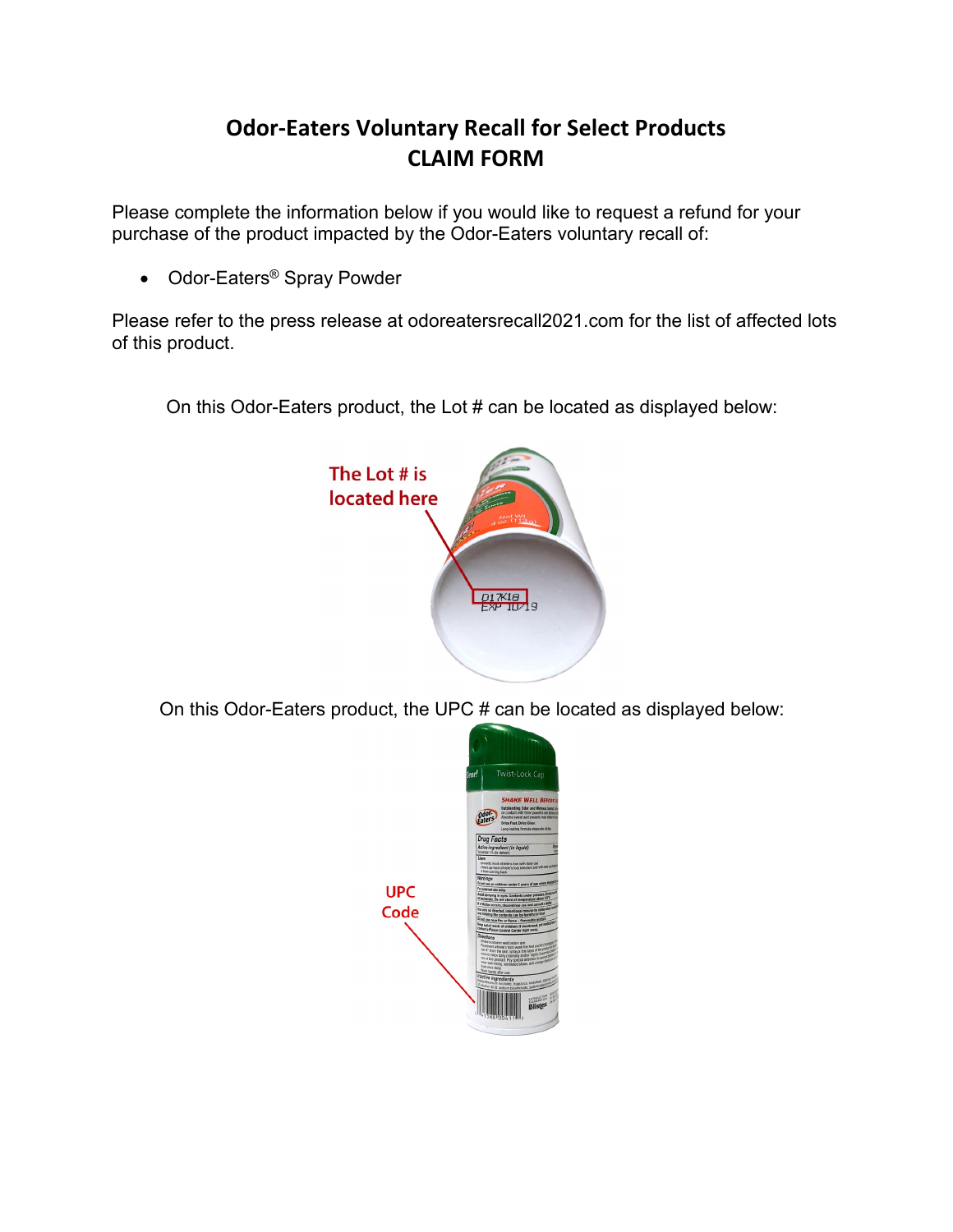## **Please complete the fields below:**

| <b>CONSUMER INFORMATION</b>                |                           |                            |                   |  |
|--------------------------------------------|---------------------------|----------------------------|-------------------|--|
| First Name / Prénom                        |                           | Last Name / Nom de famille |                   |  |
|                                            |                           |                            |                   |  |
|                                            |                           |                            |                   |  |
| Address / Adresse postale                  |                           |                            |                   |  |
|                                            |                           |                            |                   |  |
|                                            |                           |                            |                   |  |
| Address Line 2 / Adresse postale (ligne 2) |                           |                            |                   |  |
|                                            |                           |                            |                   |  |
|                                            |                           |                            |                   |  |
| City / Town                                | State / Provence / Region |                            | Zip / Postal Code |  |
|                                            |                           |                            |                   |  |
|                                            |                           |                            |                   |  |
| Email Address / Adresse courriel           |                           |                            |                   |  |
|                                            |                           |                            |                   |  |
|                                            |                           |                            |                   |  |
|                                            |                           |                            |                   |  |
| Phone Number / Numéro de téléphone         |                           |                            |                   |  |
|                                            |                           |                            |                   |  |
|                                            |                           |                            |                   |  |

## **PRODUCT INFORMATION**

Product Lot Number(s) / Numéro de lot